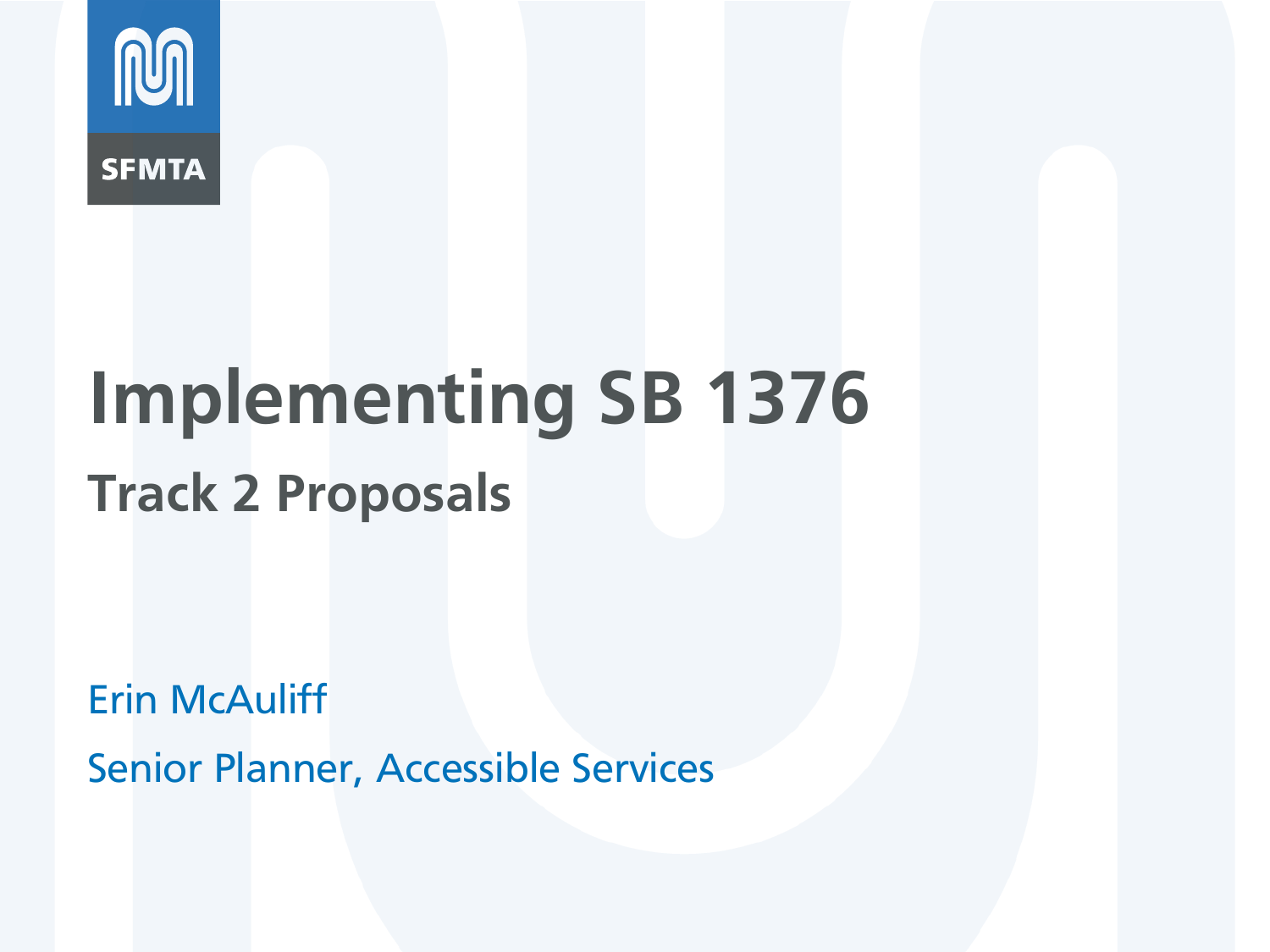## **1. TNC Investment Offsets**

- Establish accurate program benchmarks in each geographic area (county) by which to evaluate both offset and exemption requests
- Develop a standard request form that is public and verified by CPUC staff. Request should demonstrate:
	- Presence & Availability of WAV Service
	- Reasonable Response Times and Trip Fulfillment
	- Complaints/Nature of Complaints
	- Detailed Accounting of Funds
	- How Investments Improved Service
	- Efforts to Promote/Publicize Service to Disability **Community**
	- Proof of Training\* \* omitted from form submitted as Exhibit 1

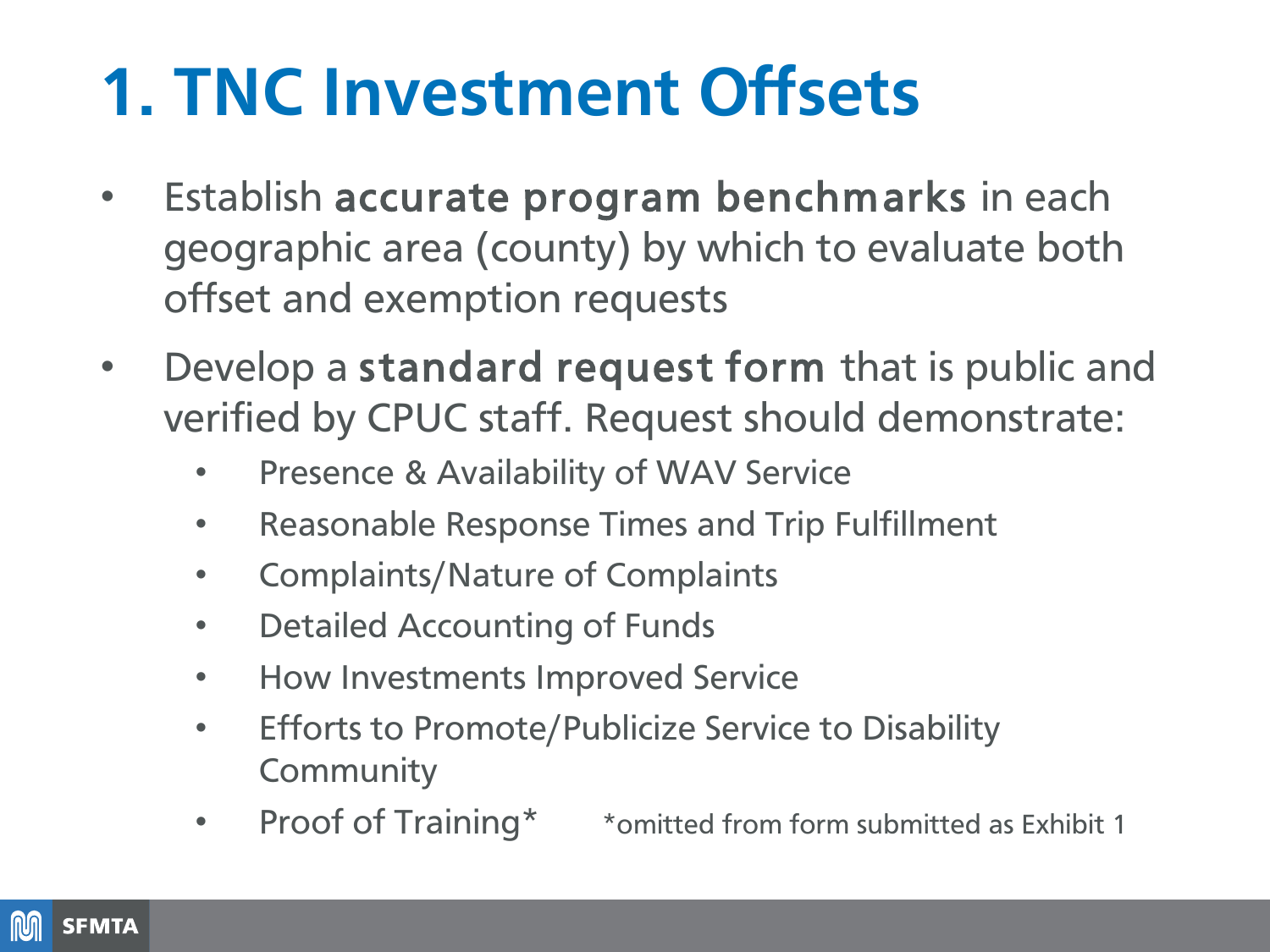## **1. TNC Investment Offsets**

- Process for presenting requests to the Commission:
	- Within 15 days after the end of quarter
	- Publicly available
	- Utilize standard request/reporting format
	- Tier 3 Advice Letter process for approval
- It is essential the Access Fund retains sufficient funds to administer the program. Capping offsets may be needed to achieve this.
- TNCs should only be able to offset costs in excess of what it costs to provide the same trip in a non-WAV vehicle, less the fare.

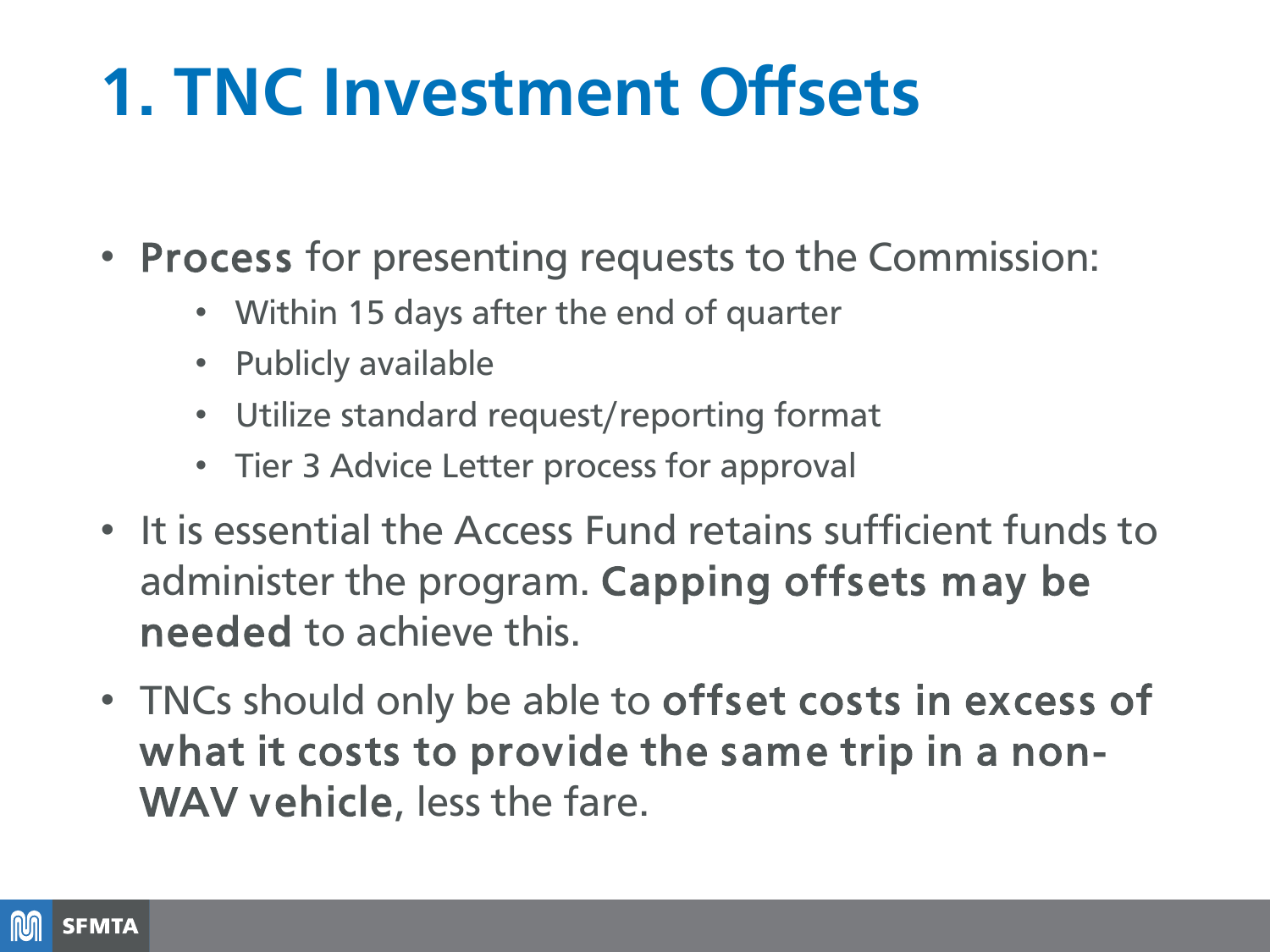### **2. Establish Exemptions**

- TNCs should meet 80% service level requirements (SLR=response time for general public) for four consecutive quarters to receive an exemption.
- Exemption requests should also be submitted in a standard format that is public and verified by CPUC staff and utilize the Tier 3 Advice Letter process.
- TNCs receiving an exemption should continue to submit reports throughout the year.

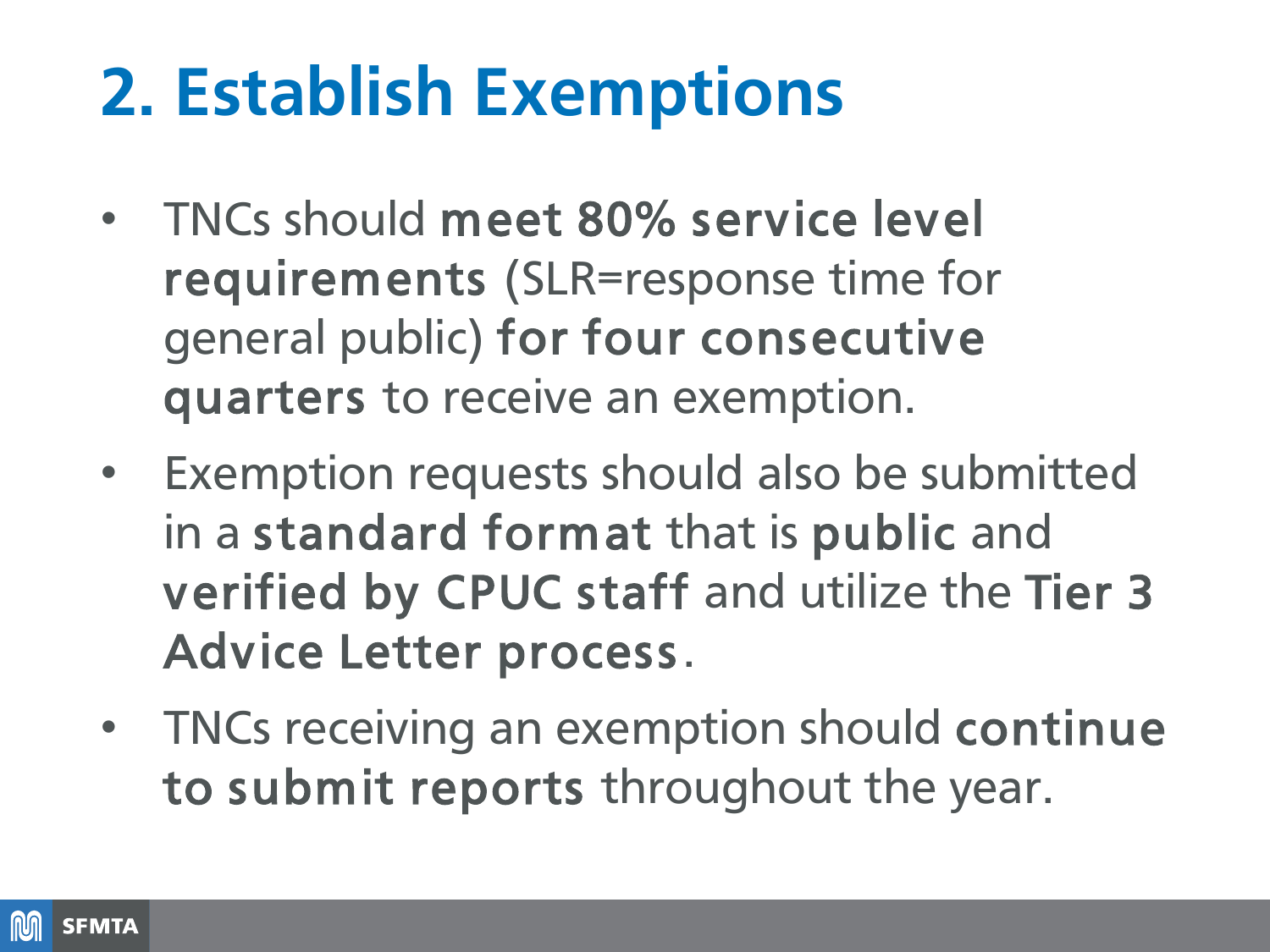## **3. Disburse Access Funds**

- Access providers are any entity that directly provides or contracts with another entity to provide on-demand transportation.
- CPUC should engage various "Independent Entities" depending on the task they are expected to perform.
- Local entities, with input from people with disabilities, should develop criteria and select access providers in each geographic area.

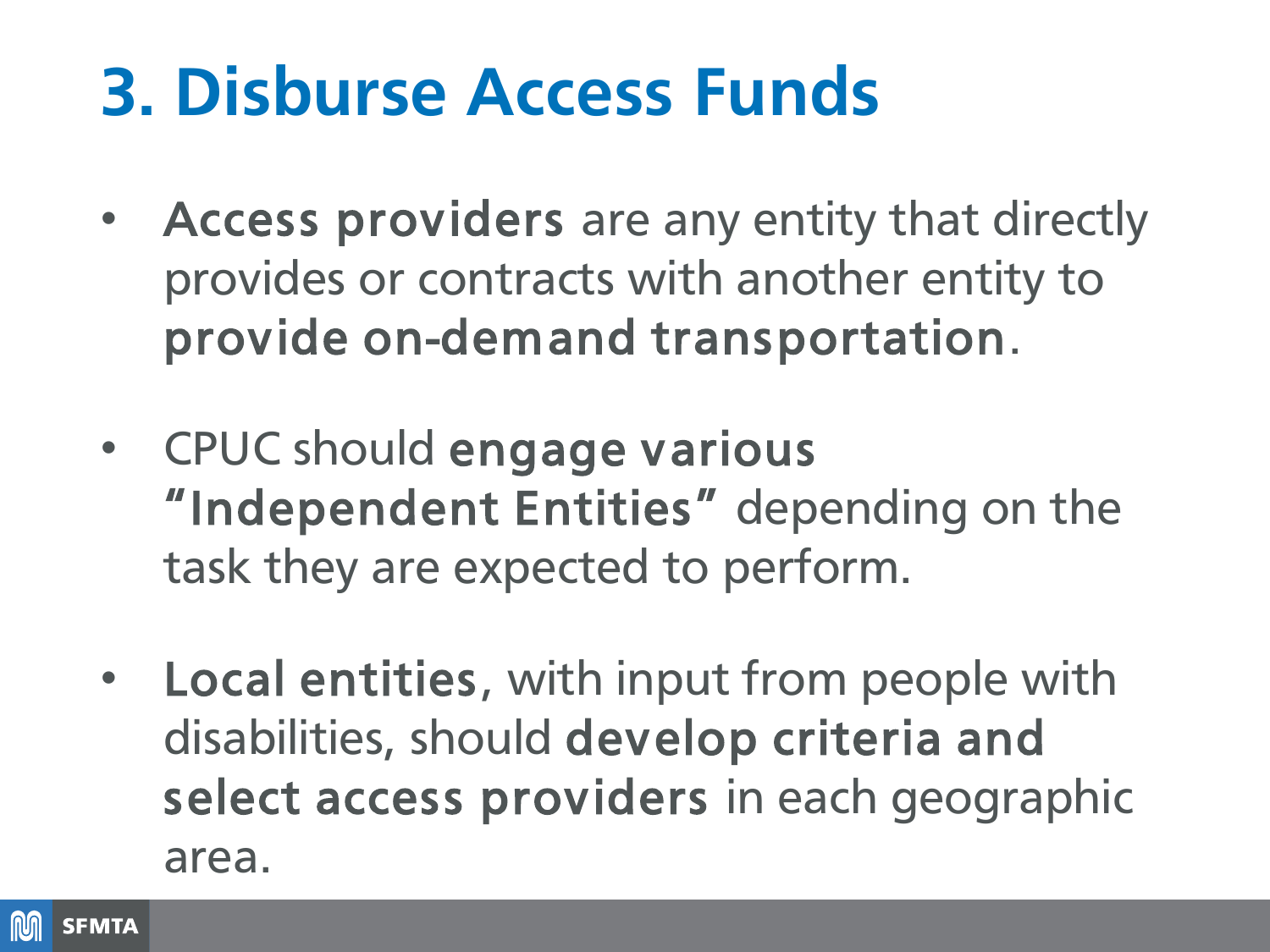| <b>Task</b>                                                      | Owner                                |
|------------------------------------------------------------------|--------------------------------------|
| Develop benchmarks and criteria                                  | <b>CPUC and Consultant, informed</b> |
|                                                                  | by public input                      |
| Develop offset/exemption request forms and data collection tools | Consultant                           |
| (such as APIs or other platforms)                                |                                      |
| Receive and review offset and exemption requests                 | <b>Consultant with CPUC staff</b>    |
| Collect data that supports offset and exemption requests         | Consultant                           |
| Validate data that supports offset/exemption requests            | Consultant                           |
| Review/approve offset and exemption requests                     | <b>Consultant with CPUC staff</b>    |
| <b>Verify WAV operators receive training</b>                     | <b>Consultant with CPUC staff</b>    |
| Collect Access Fee funds from TNCs (not eligible for offset)     | <b>CPUC</b>                          |
| Develop General Guidance on eligible Access Fund                 | <b>CPUC</b>                          |
| projects/funding/access providers                                |                                      |
| <b>Develop Applications and Criteria for Access Providers</b>    | Local planning agency                |
| <b>Review Applications and Select Access Providers</b>           | Local planning agency with           |
|                                                                  | public input                         |
| <b>Approve Access Fund Access Providers</b>                      | <b>CPUC</b>                          |
| <b>Distribute Funds to Access Providers</b>                      | Local planning agency                |
| Develop criteria for Monitoring Access Provider Performance      | Local planning agency                |
| <b>Monitor Access Provider Performance</b>                       | Local planning agency                |
| <b>Final Report Due to Legislature</b>                           | <b>Consultant and CPUC staff</b>     |

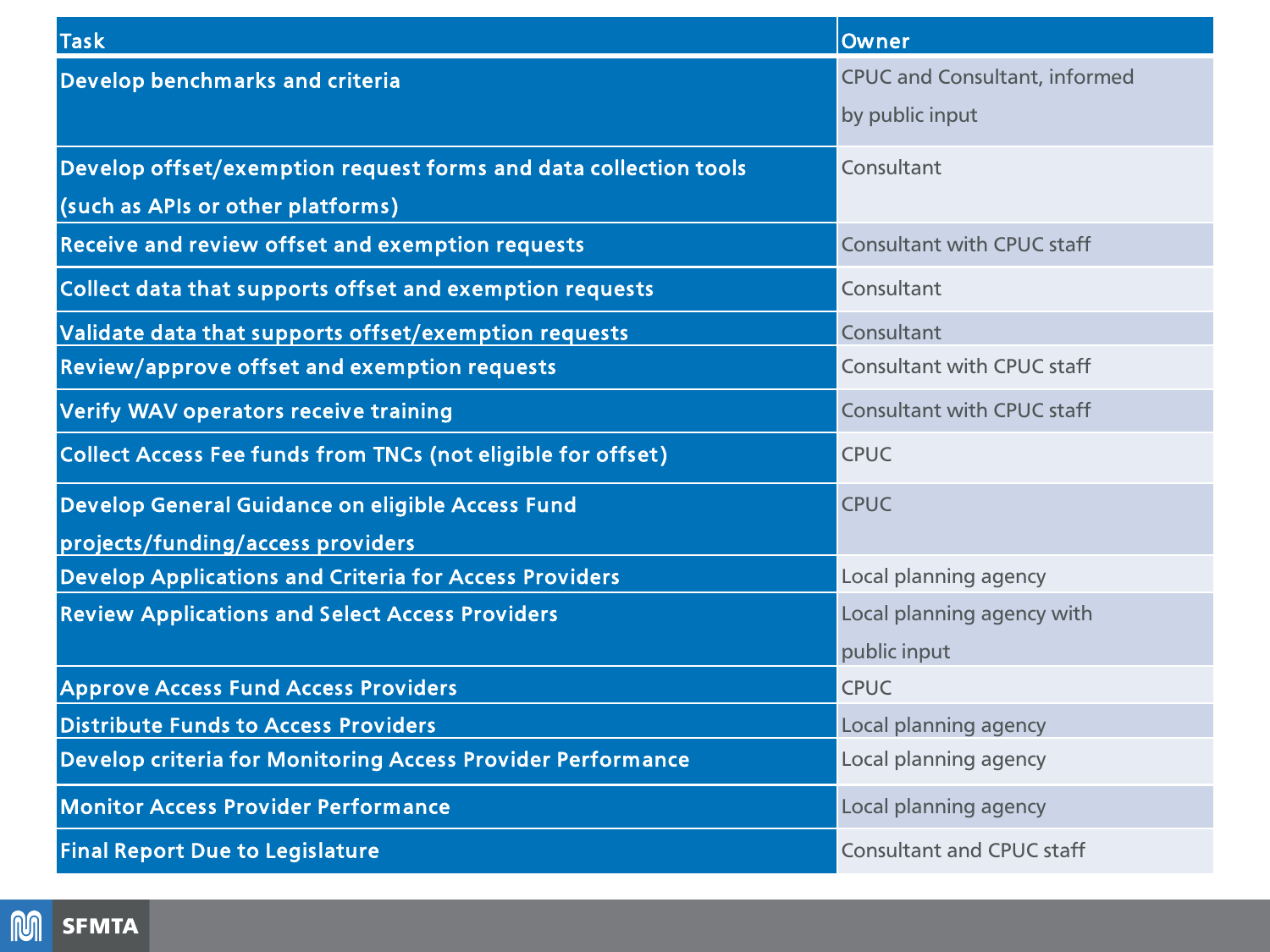## **4. TNC WAV Ownership**

• The CPUC should allow TNCs to own their own accessible vehicles to provide WAV service if it will result in better service to people who use wheelchairs

• Driver training and the safety of vehicle accessibility equipment should be a part of the permitting process for all TNCs and other service providers operating WAVs